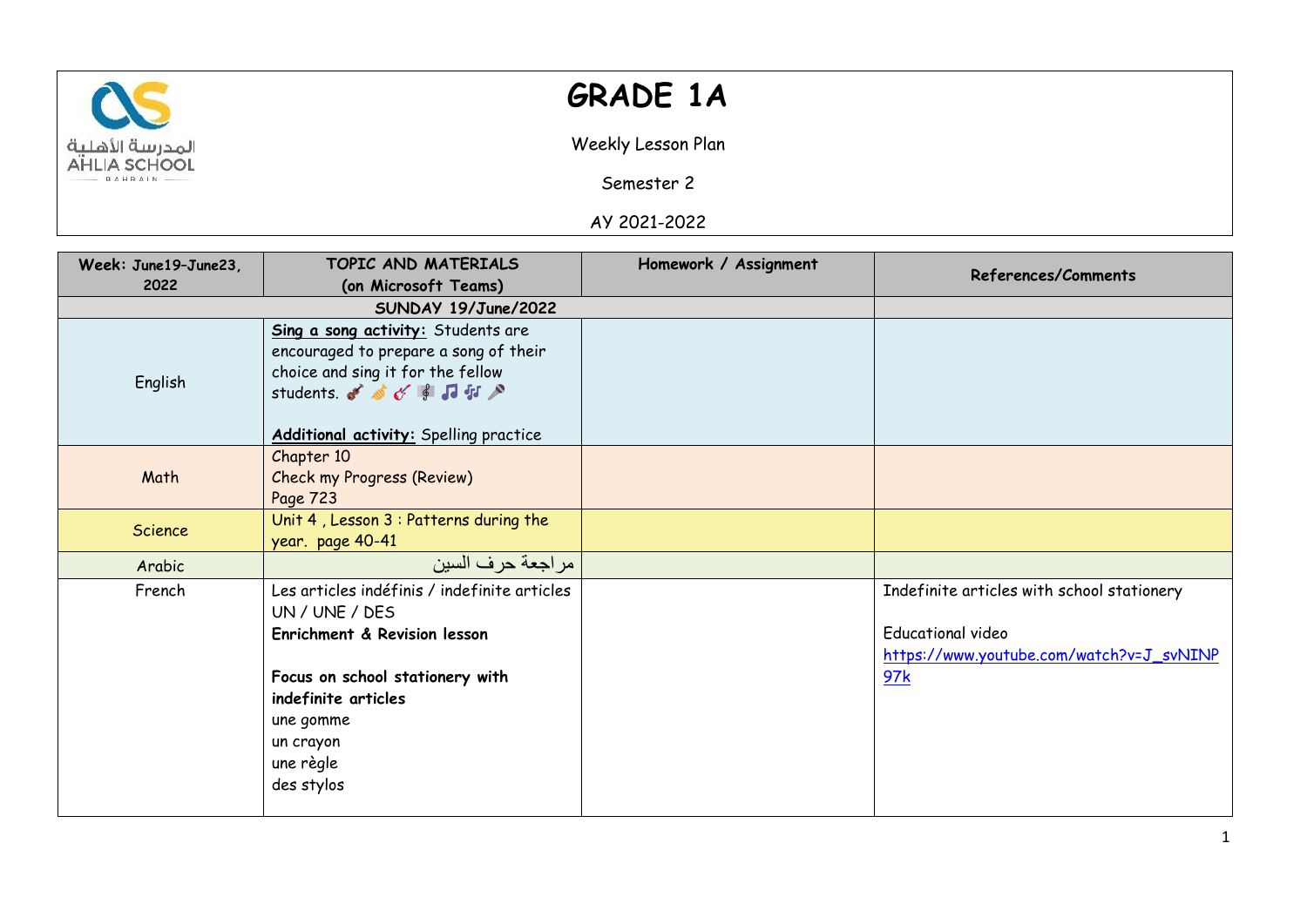|                        | Une affiche<br>Des ciseaux<br>L'affiche<br>Des ciseaux<br>Un crayon<br>Des gommes<br>Des trousses<br>Des classeu<br><b>Une trouss</b><br><b>Des crayon</b><br>$e^{c}$<br><b>Une ardoise</b><br>L'ardoise<br>Des règles<br><b>Des livre</b><br><b>Une reol</b><br>Un livre<br>Un stylo<br>Des stylos |  |
|------------------------|-----------------------------------------------------------------------------------------------------------------------------------------------------------------------------------------------------------------------------------------------------------------------------------------------------|--|
| <b>Islamic Studies</b> | تلاوة / سورة الشرح                                                                                                                                                                                                                                                                                  |  |
|                        | الكتاب المدرسي صفحة 14                                                                                                                                                                                                                                                                              |  |
|                        | MONDAY 20/June/2022                                                                                                                                                                                                                                                                                 |  |
| English                | Make a card:<br>Students will choose one friend and make<br>a "Miss You" card for him/ her. Please<br>send an A-4 paper, colored markers and<br>decorative materials with your child.<br>This activity will help students review<br>their sentence writing skills.                                  |  |
| Math                   | Chapter 10 Lesson 3<br>Look for a Pattern<br>Page 725                                                                                                                                                                                                                                               |  |
| Science                | Unit 4, Lesson 3 : patterns during the<br>year. page 46-47                                                                                                                                                                                                                                          |  |
| Arabic                 | مراجعة حرف الثاء                                                                                                                                                                                                                                                                                    |  |
| P. E.                  | Fitness test                                                                                                                                                                                                                                                                                        |  |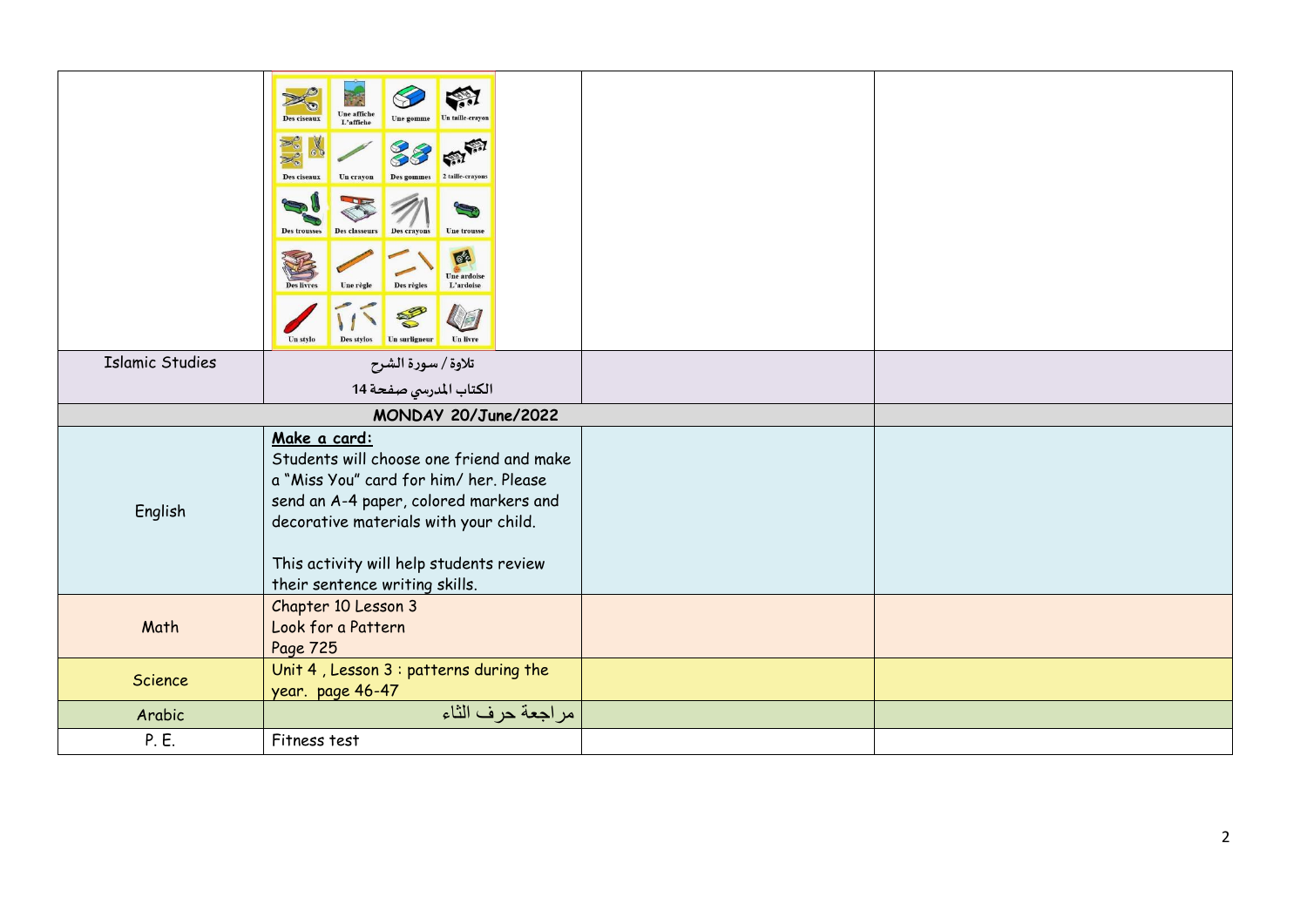| S.T.E.A.M      | DAY <sub>3</sub><br><b>Tallest Straw Tower - Presentation</b><br><b>Remarks:</b> Students will present their<br>Towers to the class with a few lines.<br>Please send with them their models.<br>Already completed towers are in<br>the class.<br>A sample template is available on<br>Teams.<br><b>Note:</b> Please send in the STEAM<br>Notebooks - which will be collected<br>by the teacher. | $-HAPPY-$<br>SUMMER<br>HOLIDAYS |
|----------------|-------------------------------------------------------------------------------------------------------------------------------------------------------------------------------------------------------------------------------------------------------------------------------------------------------------------------------------------------------------------------------------------------|---------------------------------|
| Music          | Performing. Musical Games                                                                                                                                                                                                                                                                                                                                                                       |                                 |
|                | TUESDAY 21/June/2022                                                                                                                                                                                                                                                                                                                                                                            |                                 |
| English        | Card making:<br>We will continue working on our special<br>cards.<br>Chapter 10 Lesson 4                                                                                                                                                                                                                                                                                                        |                                 |
| Math           | <b>Combine Three Dimensional Shapes</b><br>Page 731                                                                                                                                                                                                                                                                                                                                             |                                 |
| <b>Science</b> | Unit 4, Lesson 3 review : patterns during<br>the year. Page 52-53                                                                                                                                                                                                                                                                                                                               |                                 |
| Arabic         | مر اجعة حر ف العين                                                                                                                                                                                                                                                                                                                                                                              |                                 |
| <b>ICT</b>     | Microsoft Word Enrichment Activities                                                                                                                                                                                                                                                                                                                                                            |                                 |
| P. E.          | Fitness test                                                                                                                                                                                                                                                                                                                                                                                    |                                 |
|                | WEDNESDAY 22/June/2022                                                                                                                                                                                                                                                                                                                                                                          |                                 |
| English        | Alphabetical order games:<br>Students will be divided into groups, and<br>they will compete against each other.                                                                                                                                                                                                                                                                                 |                                 |
| Math           | Wrap Up                                                                                                                                                                                                                                                                                                                                                                                         |                                 |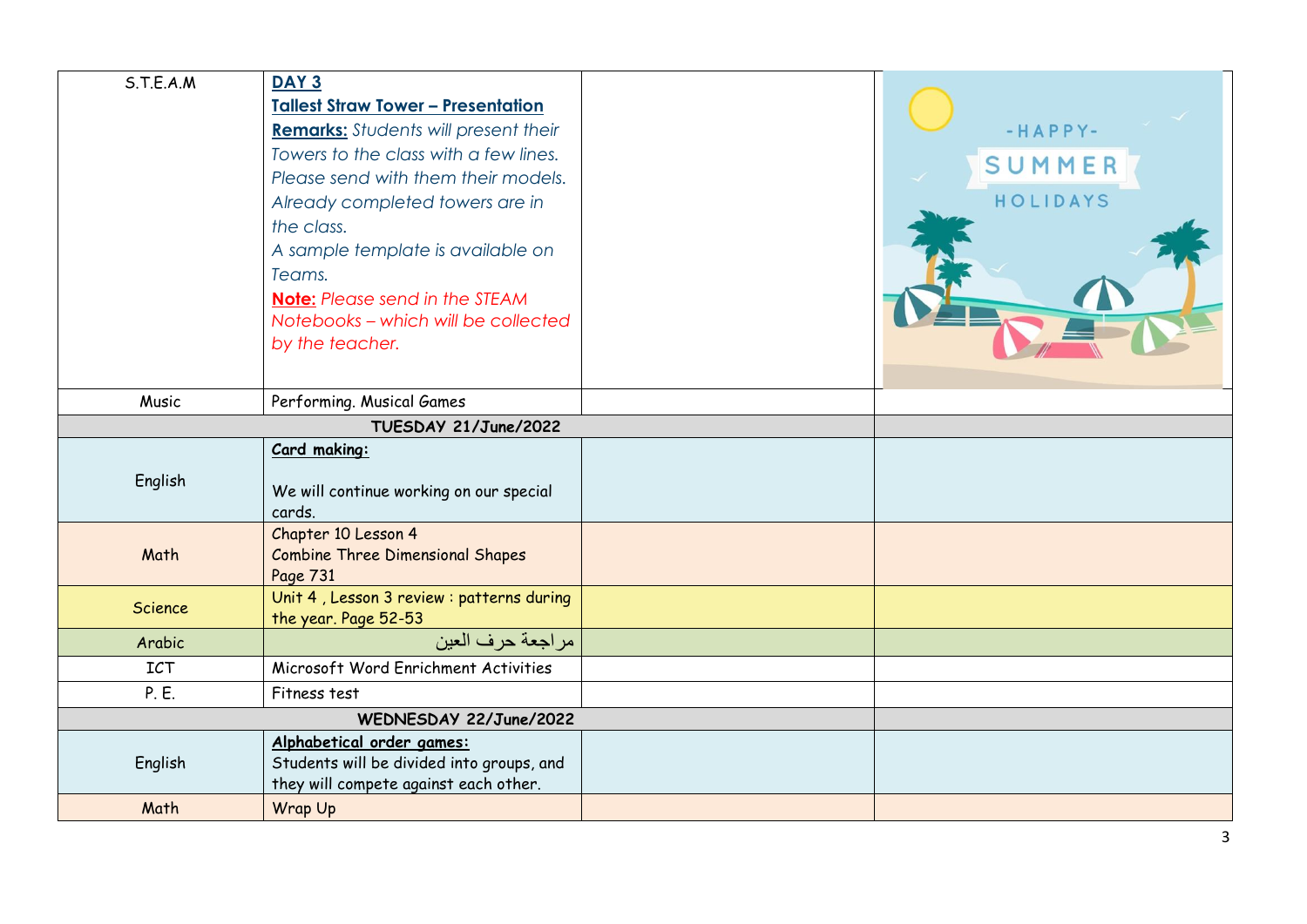|         | <b>My Review</b>                                                                                                                                                                                                                                                   |                                                                                                                             |
|---------|--------------------------------------------------------------------------------------------------------------------------------------------------------------------------------------------------------------------------------------------------------------------|-----------------------------------------------------------------------------------------------------------------------------|
|         | Page 737                                                                                                                                                                                                                                                           |                                                                                                                             |
| Science | <b>Enrichment activity</b>                                                                                                                                                                                                                                         |                                                                                                                             |
| Arabic  | مراجعة حرف الذال                                                                                                                                                                                                                                                   |                                                                                                                             |
| Art     | Continue (Pop Art).                                                                                                                                                                                                                                                |                                                                                                                             |
|         | THURSDAY 23/June/2022                                                                                                                                                                                                                                              |                                                                                                                             |
| English | End of year class party: Movie Day:<br>Students will watch part of a movie<br>together. They are welcome to bring<br>some food items (popcorn, sweets,<br>donuts, cupcakes chips etc.) to share<br>with their friends. Happy Holidays! Have<br>a restful vacation! |                                                                                                                             |
| Math    | Practice activity<br><b>Addition and Subtraction</b>                                                                                                                                                                                                               |                                                                                                                             |
| Science | Enrichment and fun activities                                                                                                                                                                                                                                      |                                                                                                                             |
| Arabic  | مسابقات وألعاب تعليمية                                                                                                                                                                                                                                             |                                                                                                                             |
| French  | Les articles indéfinis / indefinite articles<br>UN / UNE / DES<br>Enrichment lesson<br>Focus on fruits with indefinite articles<br>une pomme<br>une banane<br>un ananas<br>des fraises                                                                             | Indefinite articles with fruits<br><b>Educational video</b><br>https://www.youtube.com/watch?v=OuSq8BEe<br>$-a4$<br>PBonnes |